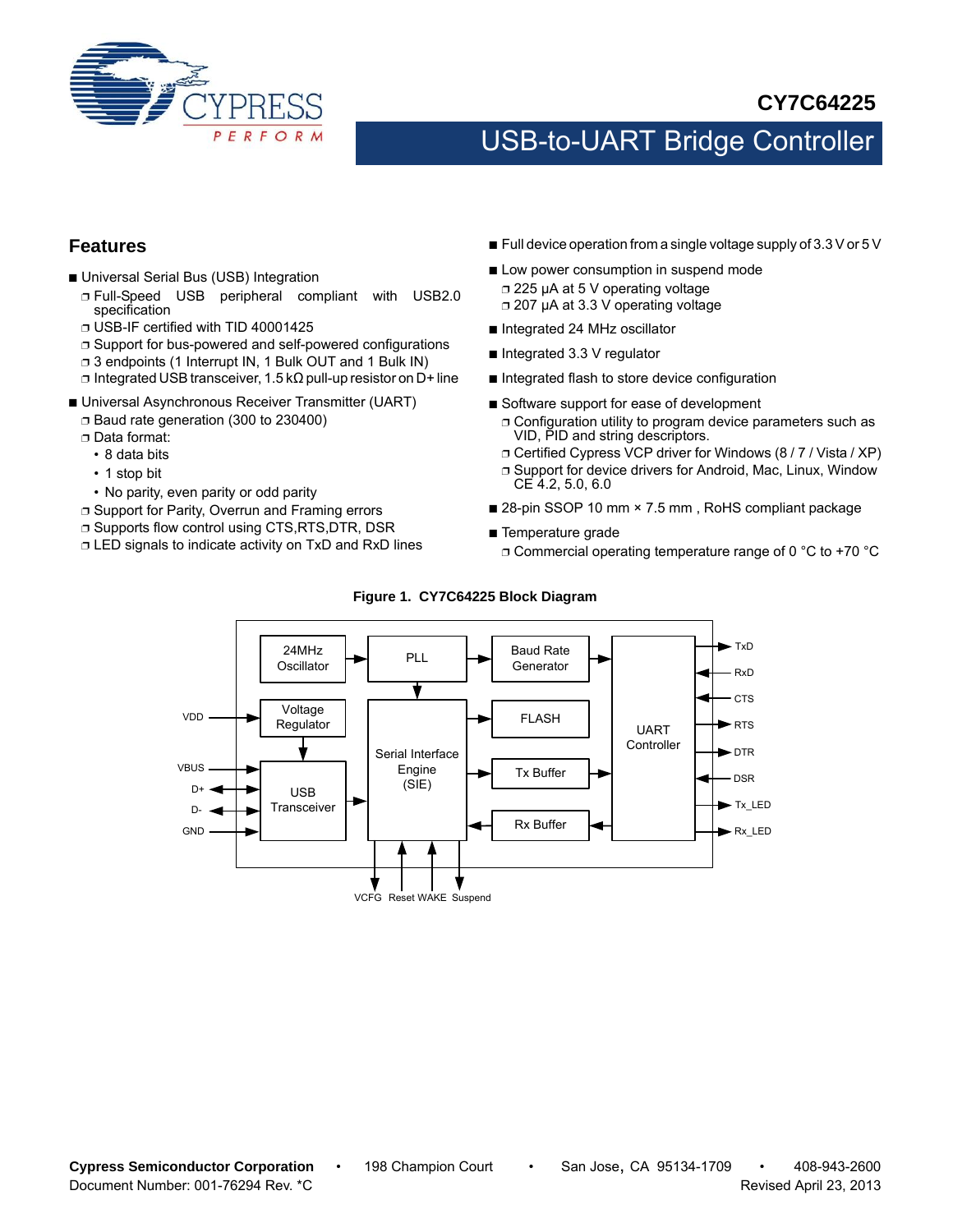

# **CY7C64225**

# **Contents**

| Bus Powered Design using External Regulator 7     |  |
|---------------------------------------------------|--|
|                                                   |  |
|                                                   |  |
|                                                   |  |
| USB to UART cable with TTL level UART signals  10 |  |

| Interfacing CY7C64225                       |  |
|---------------------------------------------|--|
|                                             |  |
| Interfacing CY7C64225                       |  |
|                                             |  |
|                                             |  |
|                                             |  |
|                                             |  |
|                                             |  |
| DC Full-Speed USB Specifications  14        |  |
|                                             |  |
|                                             |  |
|                                             |  |
|                                             |  |
|                                             |  |
| Solder Reflow Peak Temperature  16          |  |
|                                             |  |
|                                             |  |
|                                             |  |
|                                             |  |
|                                             |  |
|                                             |  |
| Sales, Solutions, and Legal Information  19 |  |
| Worldwide Sales and Design Support  19      |  |
|                                             |  |
|                                             |  |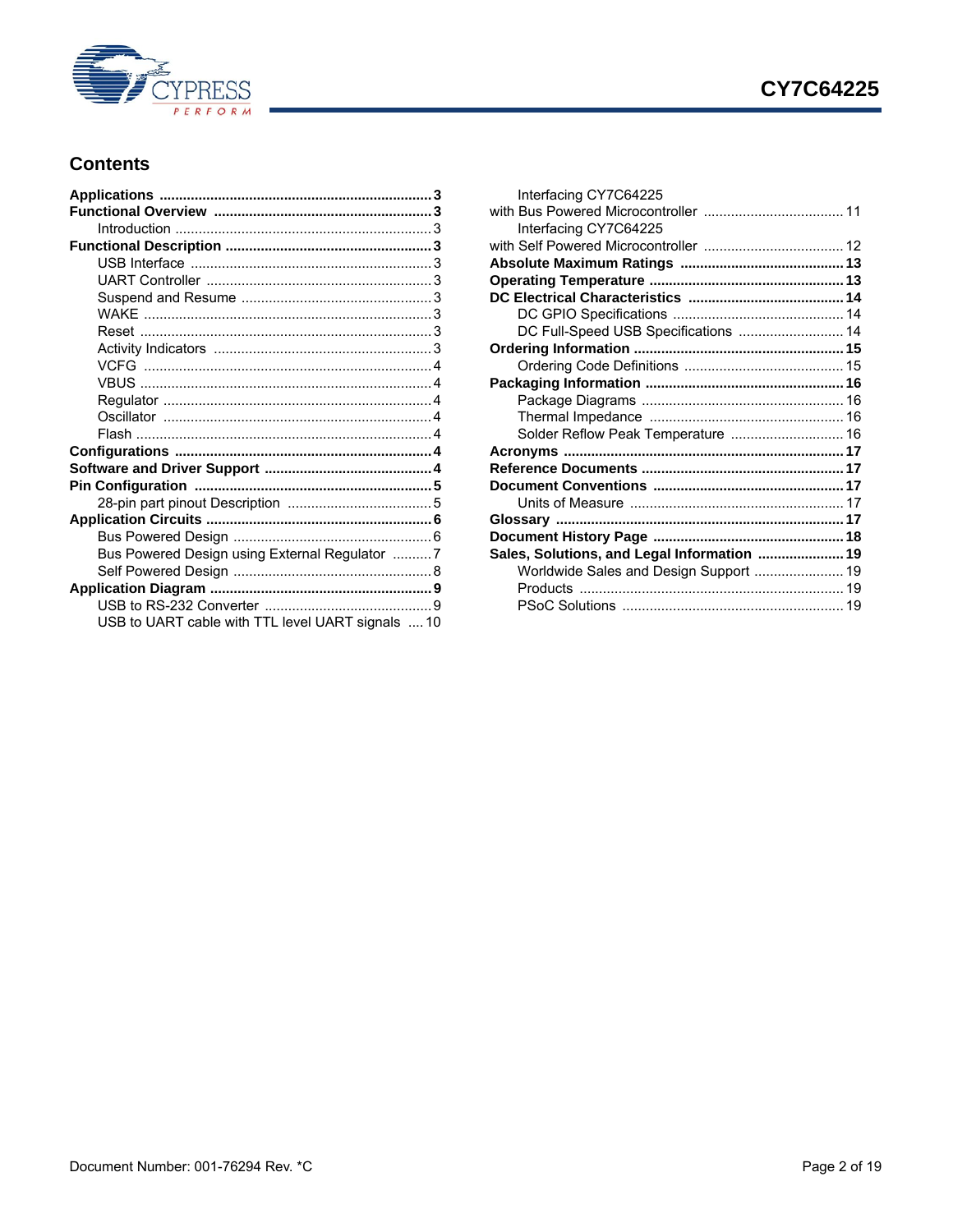

# <span id="page-2-0"></span>**Applications**

- Enable USB connectivity in legacy peripherals with UART
- Industrial and Metering devices
- Medical Devices
- Point of Sales (POS)
- USB-to-UART cables, USB to RS-232 cables

## <span id="page-2-1"></span>**Functional Overview**

#### <span id="page-2-2"></span>**Introduction**

Cypress's USB-to-UART bridge controller enables seamless PC connectivity for peripherals with UART interface. It integrates a USB 2.0 Full-Speed device controller, UART, voltage regulator, oscillator and flash memory for storing configuration parameters, offering a cost-effective solution. The controller supports bus-powered and self-powered modes, and enables efficient system power management with suspend and remote wake-up signals. It is available in 28-pin SSOP package.

## <span id="page-2-3"></span>**Functional Description**

#### <span id="page-2-4"></span>**USB Interface**

The USB-to-UART device supports Full-Speed USB operation and is compliant with USB 2.0 Specification. The integrated USB Serial Interface Engine (SIE) and USB transceiver manage the USB protocol and communication.

#### <span id="page-2-5"></span>**UART Controller**

The USB-to-UART device integrates a UART controller which supports the baud rates of 300, 600, 1200, 1800, 2400, 3600, 4800, 7200, 9600, 14400, 19200, 28800, 38400, 56000, 57600, 115200 and 230400\* with even, odd or no parity.

#### <span id="page-2-10"></span>*UART Flow Control*

USB-to-UART device supports UART hardware flow control using control signal pairs such as RTS (Request to Send) - CTS (Clear to Send) and DTR (Data Terminal Ready) - DSR (Data Set Ready). Data flow control is disabled by default. The hardware flow control is optional and can be selected from the host application software.

Following is the description of flow control signals:

#### CTS (input):

This signal can pause or resume data transmission over UART interface. Data transmission can be stopped by de-asserting the CTS signal and the data transmission can resume with CTS assertion. The pause and resume operation does not affect data integrity.

#### RTS (Output):

The receive buffer has a watermark level of 80%. Once the data in the receive buffer reaches that level, the RTS signal is de-asserted indicating the transmitting device to stop data transmission. Start of data consumption by application will reduce device data backlog and once it reaches 50% watermark level, RTS signal will be asserted to resume data reception.

#### DTR / DSR:

DTR / DSR signals are used to establish communication link with the UART. These signals complement each other in the functionality like RTS & CTS.

**Note:** Flow control is not supported when operating the device at 230400 Baud rate.

In applications where hardware flow control is desired, the CTS, RTS, DSR and DTR pins of the transmitting device have to be connected to RTS, CTS, DTR and DSR pins of USB-to-UART device respectively. In cases where DTR and DSR pins are not available on the transmitting device, the DTR and DSR pins of USB-to-UART device have to be connected. Please refer the circuit diagram shown in [Figure 8 on page 11](#page-10-1).

#### <span id="page-2-6"></span>**Suspend and Resume**

The USB-to-UART device drives the SUSPEND pin to logic low and enters into a low power mode whenever the USB bus goes into suspend state. This helps to meet the stringent suspend current requirement of the USB 2.0 specification, while using the device in bus powered mode. The device will resume from suspend state under any of the following conditions:

- 1. Any activity is detected on the USB bus
- 2. WAKE pin is asserted in order to generate Remote Wake-Up to the host.

#### <span id="page-2-7"></span>**WAKE**

WAKE pin is used to generate Remote Wake-Up signal on the USB bus. Remote Wake-Up signal is sent only if the host enables this feature through SET\_FEATURE request. Support for Remote Wake-Up is intimated to the host from the device through configuration descriptor during the USB enumeration process. USB-to-UART device allows enabling/disabling the Remote Wake-Up feature through the configuration utility CyUsbUart.

#### <span id="page-2-8"></span>**Reset**

A logic high on the RESET pin of USB-to-UART device resets the device.

#### <span id="page-2-9"></span>**Activity Indicators**

Tx LED pin and Rx LED pin are active low and sink a maximum current of 20 mA each.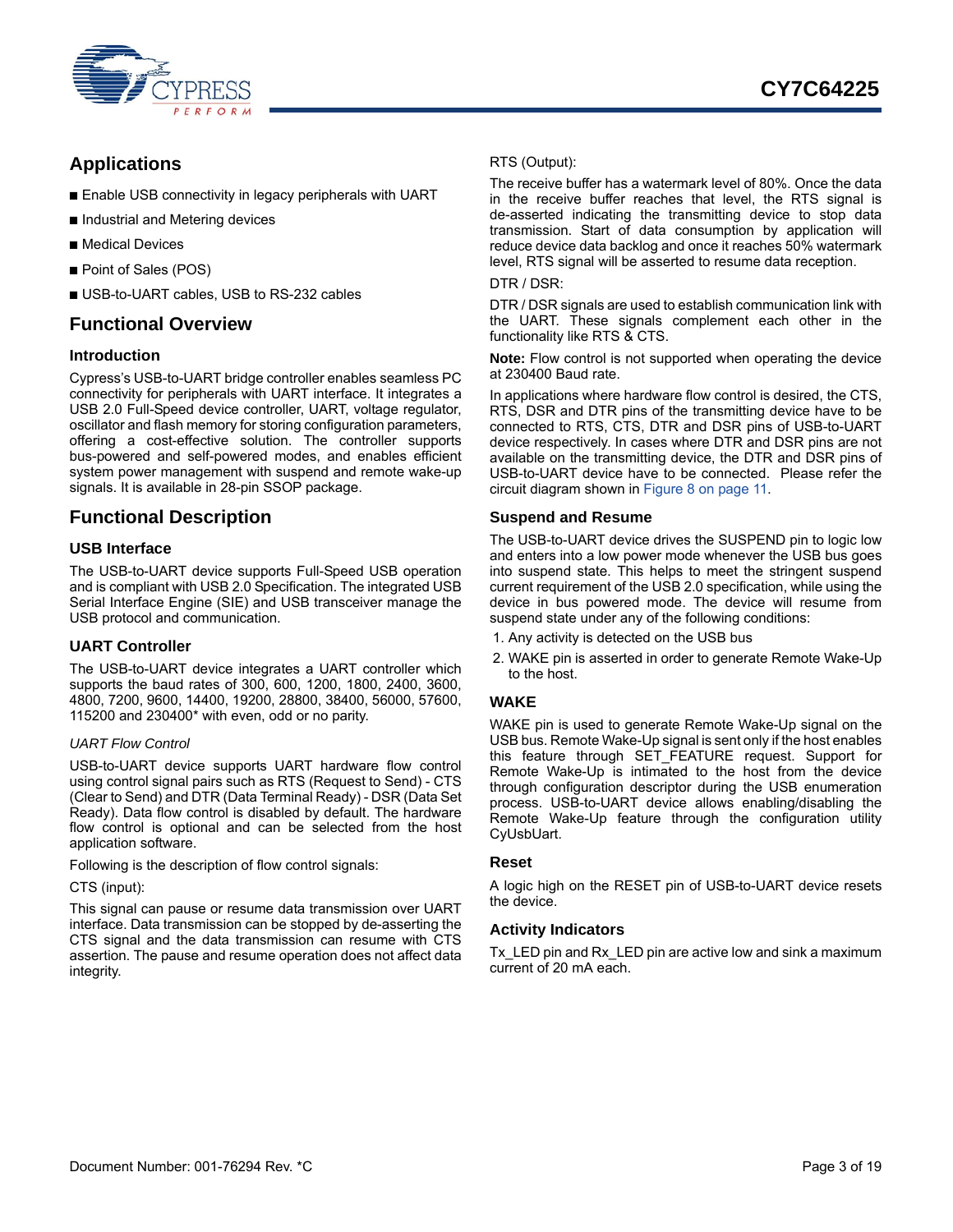

#### <span id="page-3-0"></span>**VCFG**

An active low on the VCFG indicates that the VBUS is detected and the device is configured.

#### <span id="page-3-1"></span>**VBUS**

This pin is used for VBUS detection. A series resistor is required on this pin.

#### <span id="page-3-2"></span>**Regulator**

The USB-to-UART device integrates a 3.3 V voltage regulator which can be powered by the USB bus or an external power supply.

#### <span id="page-3-3"></span>**Oscillator**

The USB-to-UART device integrates a 24 MHz oscillator which is used as a reference clock for SIE and UART interface.

#### <span id="page-3-4"></span>**Flash**

The USB-to-UART device integrates a flash to store device parameters such as VID, PID, product string descriptor, manufacturer string descriptor and power mode (self-powered or bus-powered). Please refer [Table 1](#page-3-7) for the list of configurable parameters.

# <span id="page-3-5"></span>**Configurations**

The internal flash can be used to configure the device parameters listed in [Table 1](#page-3-7).

#### <span id="page-3-7"></span>**Table 1. Internal Flash Default Values**

| <b>Name</b>               | <b>Default Value</b>                                      |
|---------------------------|-----------------------------------------------------------|
| VID / PID                 | 0x04B4 / 0x0008                                           |
|                           | Manufacturer string descriptor 2012 Cypress Semiconductor |
| Product string descriptor | Cypress-USB2UART-Ver1.0G                                  |
| <b>Bus/Self Powered</b>   | Self                                                      |
| Remote Wake-Up            | Enabled                                                   |
| Max. Power (mA)           | 100                                                       |

# <span id="page-3-6"></span>**Software and Driver Support**

CyUsbUart configuration utility can be used to configure the parameters listed in [Table 1](#page-3-7)[. The configuration utility is available](http://www.cypress.com/?rID=61047) [for download from](http://www.cypress.com/?rID=61047) http://www.cypress.com/?rID=61047.

The Cypress driver allows existing COM port based applications to communicate via USB to Cypress's USB-to-UART device.

The driver serves the following purposes:

- Add UART port to PCs without UART port
- Add an additional UART port to the PC
- Facilitate easy migration for systems which have a free USB port and need an additional UART port

[The driver is available for download from](http://www.cypress.com/?rID=63794) http://www.cypress.com/?rID=63794. This driver is WHQL certified for the default Cypress VID / PID of 0x04B4 / 0x0008.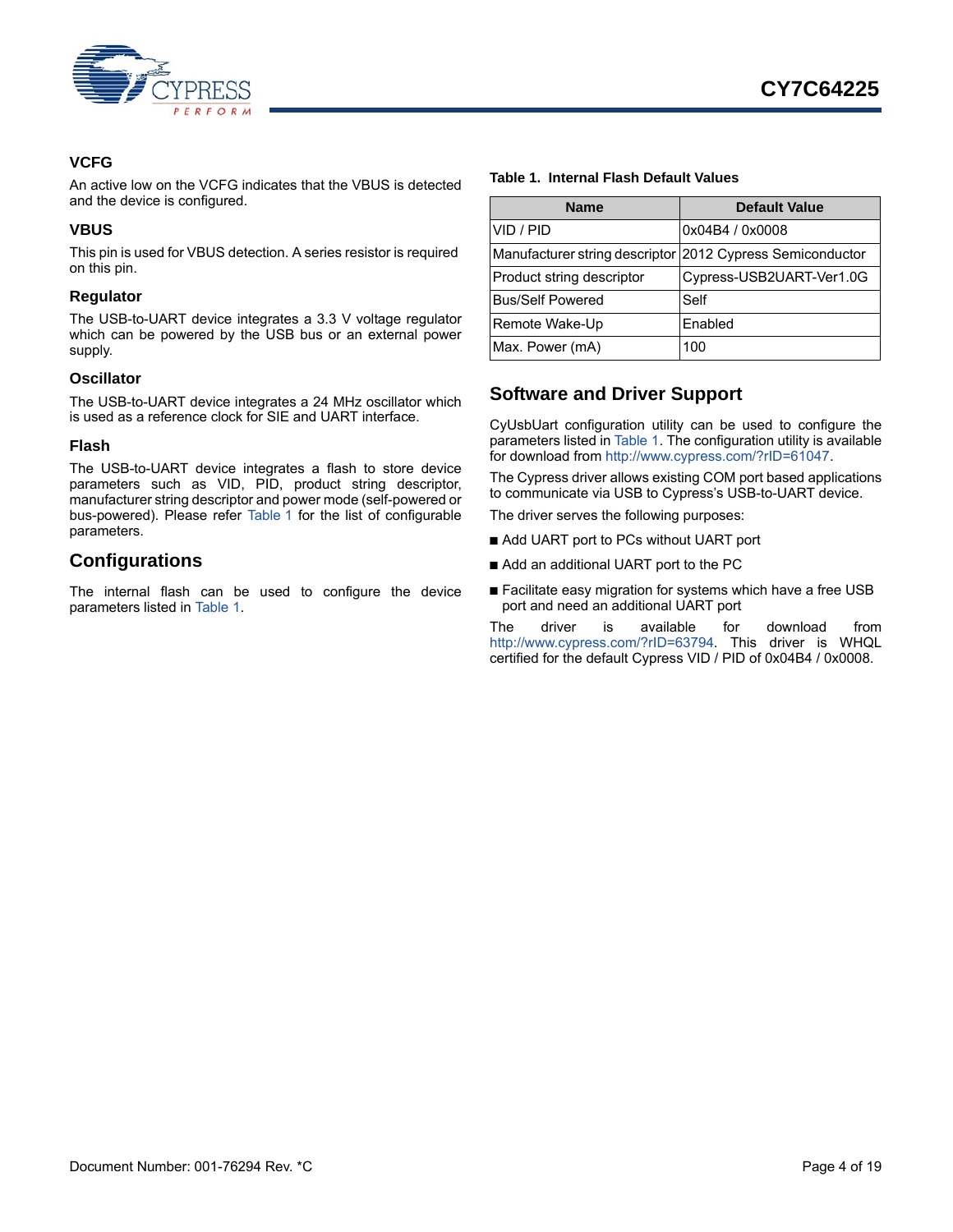



# <span id="page-4-0"></span>**Pin Configuration**

#### <span id="page-4-1"></span>**28-pin part pinout Description**

The CY7C64225 USB-to-UART Bridge device is available in a 28-pin package as shown in [Figure 2.](#page-4-2) The pin description is listed in [Table 2.](#page-4-3)

#### <span id="page-4-3"></span>**Table 2. 28-pin part pinout (SSOP)**

| Pin No.         | <b>Name</b>                                 | <b>VO</b>              | <b>Description</b>                                                                                                                                                         |  |  |  |
|-----------------|---------------------------------------------|------------------------|----------------------------------------------------------------------------------------------------------------------------------------------------------------------------|--|--|--|
| 1               | <b>GND</b>                                  | Power                  | Ground                                                                                                                                                                     |  |  |  |
| $\overline{2}$  | Tx_LED                                      |                        | Output Active low, UART Tx LED, max<br>current -20 mA                                                                                                                      |  |  |  |
| 3               | <b>SUSPEND</b>                              | Output                 | Active low indicates USB is<br>suspended                                                                                                                                   |  |  |  |
| 4               | TxD                                         |                        | Output UART Data Transmit, Output                                                                                                                                          |  |  |  |
| 5               | $\overline{DTR}$                            |                        | Output Data Terminal Ready (DTR) Pin                                                                                                                                       |  |  |  |
| 6               | <b>RESET</b>                                | Input                  | Active high on this pin resets the<br>device                                                                                                                               |  |  |  |
| 7               | <b>VBUS</b>                                 | Input                  | Used for VBUS monitoring. This pin<br>requires a series resistor when<br>connected to VBUS. The<br>recommended values are in the range<br>of 1 k $\Omega$ –10 k $\Omega$ . |  |  |  |
| 8               | <b>DSR</b>                                  | Input                  | Data Set Ready (DSR) pin                                                                                                                                                   |  |  |  |
| $\overline{13}$ | <b>GND</b>                                  | Power                  | <b>USB Ground</b>                                                                                                                                                          |  |  |  |
| 14              | $\overline{\mathsf{D}^+}$                   | <b>USB</b>             | USB D+ Line                                                                                                                                                                |  |  |  |
| $\overline{15}$ | $\overline{D-}$                             | <b>USB</b>             | USB D-Line                                                                                                                                                                 |  |  |  |
| 16              | $\overline{V}_{\underline{D}\underline{D}}$ | Power                  | Supply Voltage (3.3 V or 5 V)                                                                                                                                              |  |  |  |
| $\overline{21}$ | CTS                                         | Input                  | Clear to Send (CTS) input,<br>handshake signal                                                                                                                             |  |  |  |
| $\overline{22}$ | <b>WAKE</b>                                 | Input                  | Active high on this pin, generates<br>Remote Wake-Up signal on the Bus                                                                                                     |  |  |  |
| 23              | RxD                                         | Input                  | <b>UART Data Receive, Input</b>                                                                                                                                            |  |  |  |
| $\overline{24}$ | RTS                                         | Output                 | Request to Sent (RTS) output, hand-<br>shake signal                                                                                                                        |  |  |  |
| 26              | <b>VCFG</b>                                 | Output                 | Active low indicates VBUS is detected<br>and device is configured                                                                                                          |  |  |  |
| $\overline{27}$ | Rx LED                                      | Output                 | Active low, UART Rx LED, max<br>current-20 mA                                                                                                                              |  |  |  |
| 28              | V <sub>DD</sub>                             | Power                  | Supply Voltage. 3.3 V or 5 V                                                                                                                                               |  |  |  |
| 9               | <b>NC</b>                                   | $\overline{\text{NC}}$ | No Connect                                                                                                                                                                 |  |  |  |
| 10              | NС                                          | <b>NC</b>              | No Connect                                                                                                                                                                 |  |  |  |
| $\overline{11}$ | NС                                          | <b>NC</b>              | No Connect                                                                                                                                                                 |  |  |  |
| $\overline{12}$ | $\overline{\text{NC}}$                      | $\overline{\text{NC}}$ | No Connect                                                                                                                                                                 |  |  |  |
| $\overline{17}$ | NС                                          | NС                     | No Connect                                                                                                                                                                 |  |  |  |
| $\overline{18}$ | <b>NC</b>                                   | <b>NC</b>              | No Connect                                                                                                                                                                 |  |  |  |
| 19              | $\overline{\text{NC}}$                      | $\overline{\text{NC}}$ | No Connect                                                                                                                                                                 |  |  |  |
| $\overline{20}$ | <b>NC</b>                                   | NС                     | No Connect                                                                                                                                                                 |  |  |  |
| $\overline{25}$ | <b>NC</b>                                   | <b>NC</b>              | No Connect                                                                                                                                                                 |  |  |  |

#### <span id="page-4-2"></span>**Figure 2. CY7C64225 USB-UART Bridge Device**

| <b>GND</b>     |          |                |             | 28 | <b>V<sub>DD</sub></b> |
|----------------|----------|----------------|-------------|----|-----------------------|
| Tx_LED         |          | $\overline{2}$ |             | 27 | ■Rx_LED               |
| <b>SUSPEND</b> |          | 3              |             | 26 | <b>VCFG</b>           |
| <b>TxD</b>     |          | 4              |             | 25 | ■ NC                  |
| <b>DTR</b>     |          | 5              |             | 24 | <b>RTS</b>            |
| RESET          |          | 6              |             | 23 | ∍R×D                  |
| VBUS           |          | 7              | <b>SSOP</b> | 22 | WAKE                  |
| DSR            |          | 8              |             | 21 | CTS                   |
| NС             |          | 9              |             | 20 | ■NC                   |
| ΝC             | $\equiv$ | 10             |             | 19 | •NC                   |
| NC             |          | 11             |             | 18 | <b>NC</b>             |
| NС             |          | 12             |             | 17 | ªNC                   |
| GND            |          | 13             |             | 16 | V <sub>DD</sub>       |
| D+ ■           |          | 14             |             | 15 |                       |
|                |          |                |             |    |                       |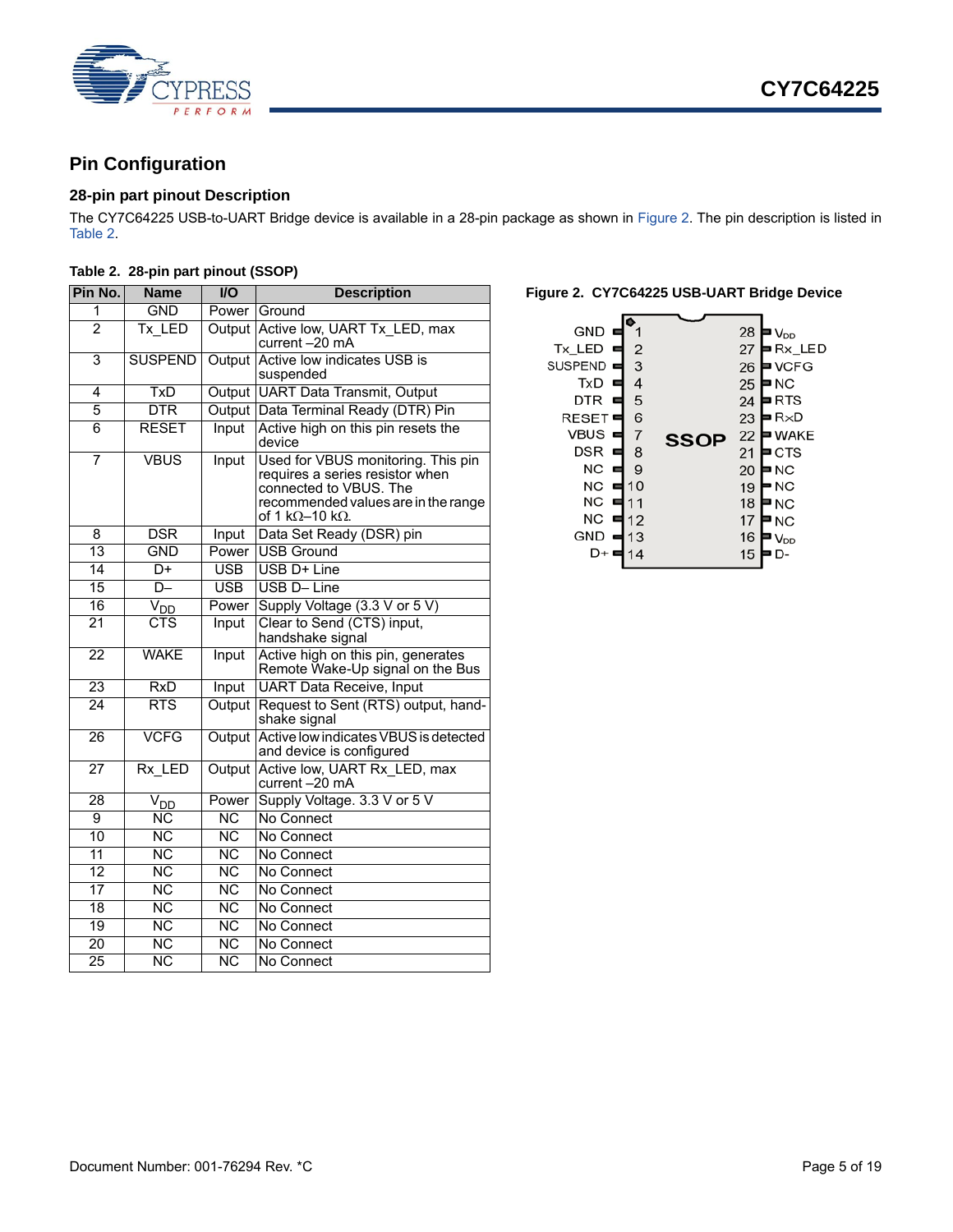

# <span id="page-5-0"></span>**Application Circuits**

The following diagrams illustrates typical application schematics circuits.

#### <span id="page-5-1"></span>**Bus Powered Design**

<span id="page-5-2"></span>The figure below illustrates the USB bus powered design using CY7C64225. The internal voltage regulator provides the 3.3 V

required by the internal USB transceiver. The device parameters such as 'Power consumption' and 'Bus / Self Powered' in the internal flash can be modified as required by the application, using the configuration utility CyUsbUart.

A 1K series resistor is required for VBUS pin of CY7C64225 in this configuration.



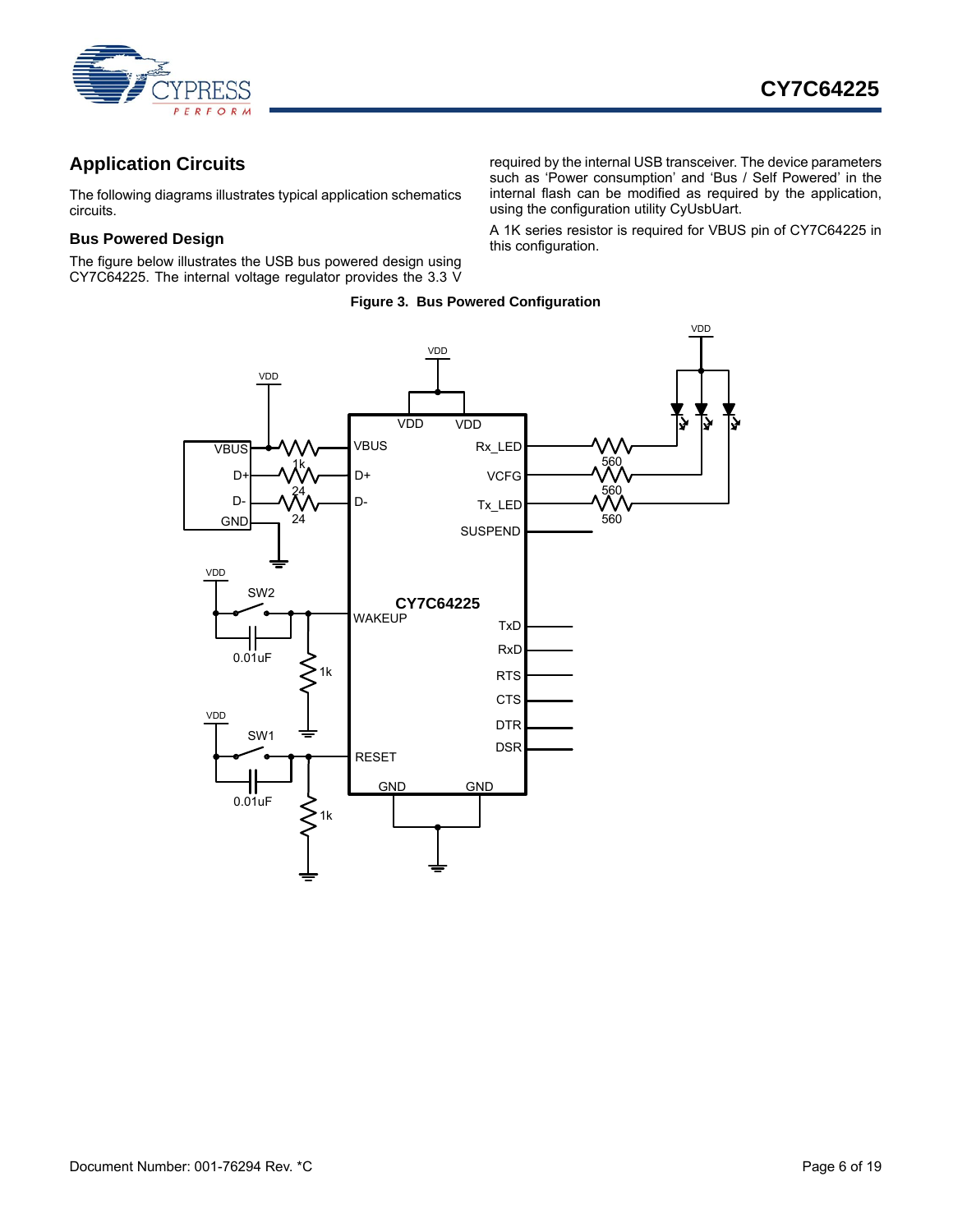

#### <span id="page-6-0"></span>**Bus Powered Design using External Regulator**

[Figure 4](#page-6-1) illustrates the use of CY7C64225 in bus powered mode but running at 3.3 V. This design can be adopted when the circuit operating at 3.3 V is desired (RX, TX, RTS, CTS, DSR, DTR at 3.3 V).

This design uses an external 5 V to 3.3 V regulator to supply the 3.3 V to CY7C64225 from VBUS. The 3.3 V to CY7C64225 can also be provided from a regulator which is already available on the circuit board, being used for other components on the board.

Since the circuit is operating at 3.3 V, a voltage divider is used to provide 3.3 V from VBUS of USB port to 'VBUS' pin of CY7C64225.

<span id="page-6-1"></span>

#### **Figure 4. Bus Powered Design using External Regulator**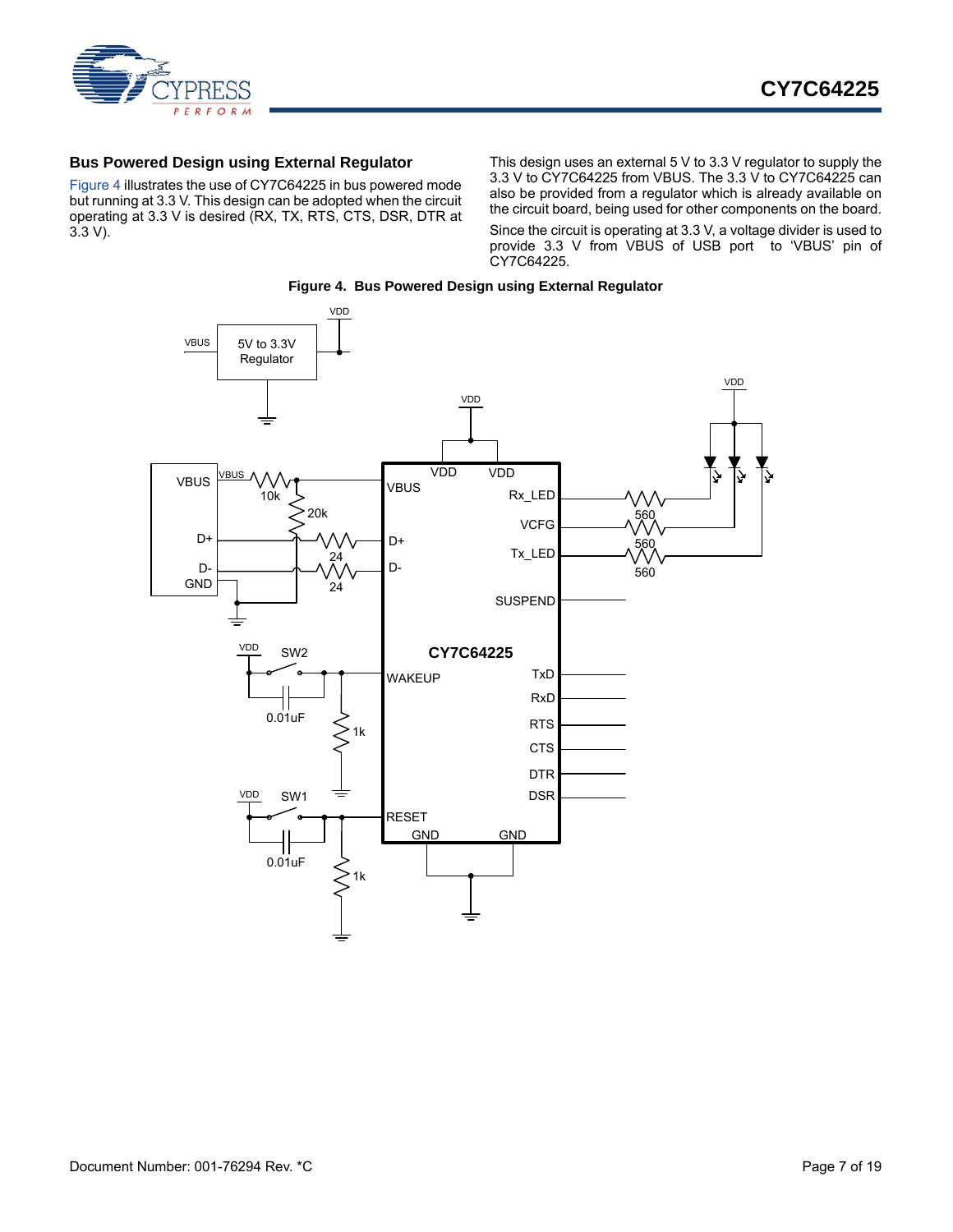

#### <span id="page-7-0"></span>**Self Powered Design**

[Figure 5](#page-7-1) illustrates the use of CY7C64225 in self powered mode operating at 3.3 V. VDD is obtained from an external power supply. As shown in [Figure 5](#page-7-1), a voltage divider circuit is used to provide 3.3 V from VBUS of USB port to VBUS pin of CY7C64225.

A self powered device can draw more current for its operation from external supply during USB active mode as well as suspend mode as this will not affect the operation of the USB.



<span id="page-7-2"></span><span id="page-7-1"></span>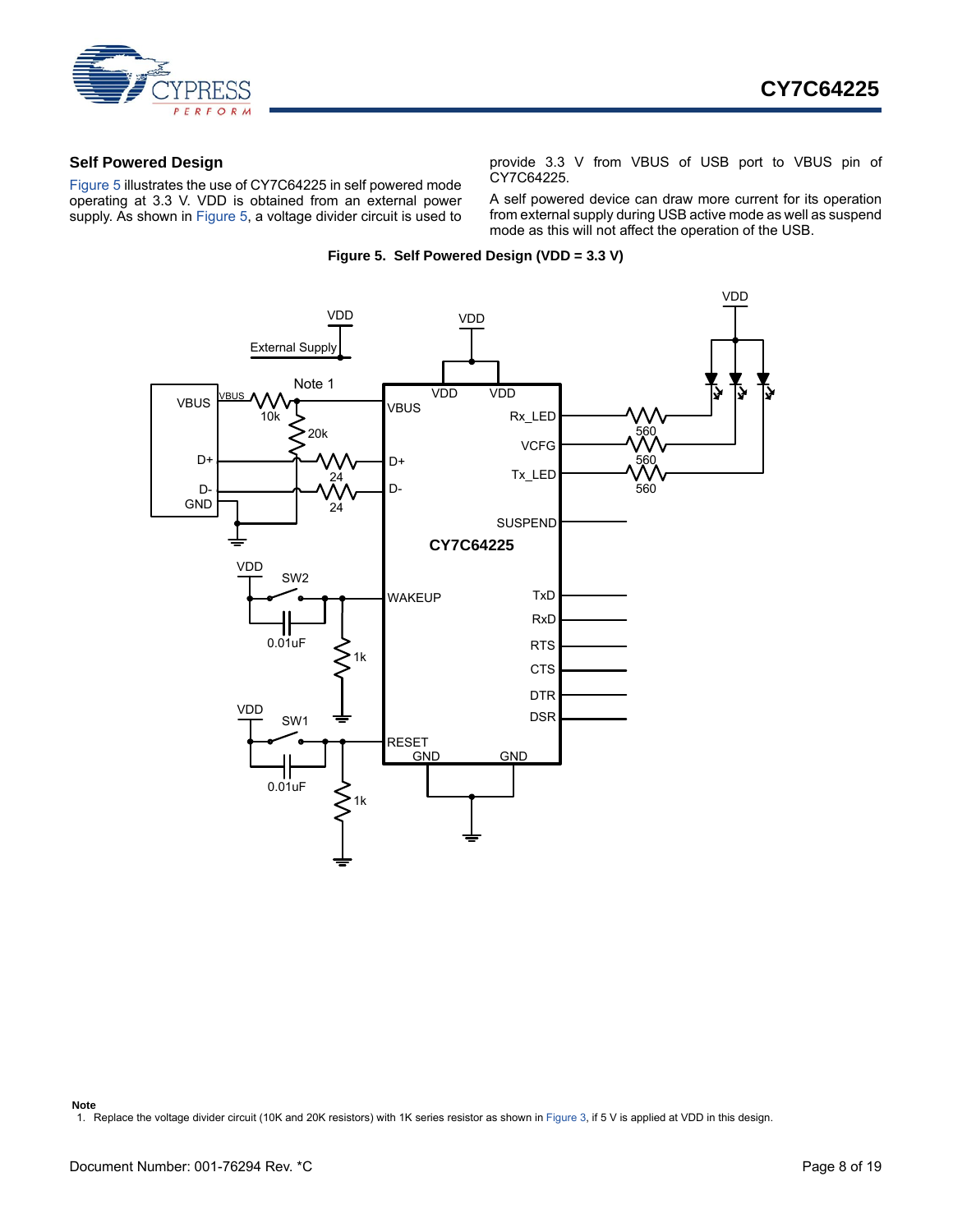

# <span id="page-8-0"></span>**Application Diagram**

#### <span id="page-8-1"></span>**USB to RS-232 Converter**

In this example the procedure of using the CY7C64225 as a USB to RS-232 converter is illustrated. In this application, a TTL to RS232 Level Converter IC is used on the serial UART interface of the CY7C74225 to convert the TTL levels of the CY7C64225 to RS-232 levels. RS-232 follows bipolar signaling i.e. the output signal toggles between negative and positive polarity. In RS-232, logic 1 is called Mark and is a –3 V input and logic 0 is called Space and is a +3 V input. The output voltage level of RS-232 is +/-5 V to +/-15 V. So there is not only an inversion in polarity but also voltage level translation between the CY7C64225 UART interface and RS-232 signaling. So, RS-232 line driver/receiver is used for providing the necessary polarity inversion and level translation.

The connection between CY7C64225 and the RS-232 line driver/receiver is simple. The input lines (DSR, CTS and RX) of the UART interface should be connected to the logic outputs of the RS-232 line driver/receiver chip. The output lines (DTR, RTS and TX) of the UART interface should be connected to the logic inputs of the RS-232 line driver/receiver chip. The inverted, level-translated UART output will be sent through the line driver pins of the RS-232.

#### **Figure 6. USB to RS-232 Converter Configuration**

<span id="page-8-2"></span>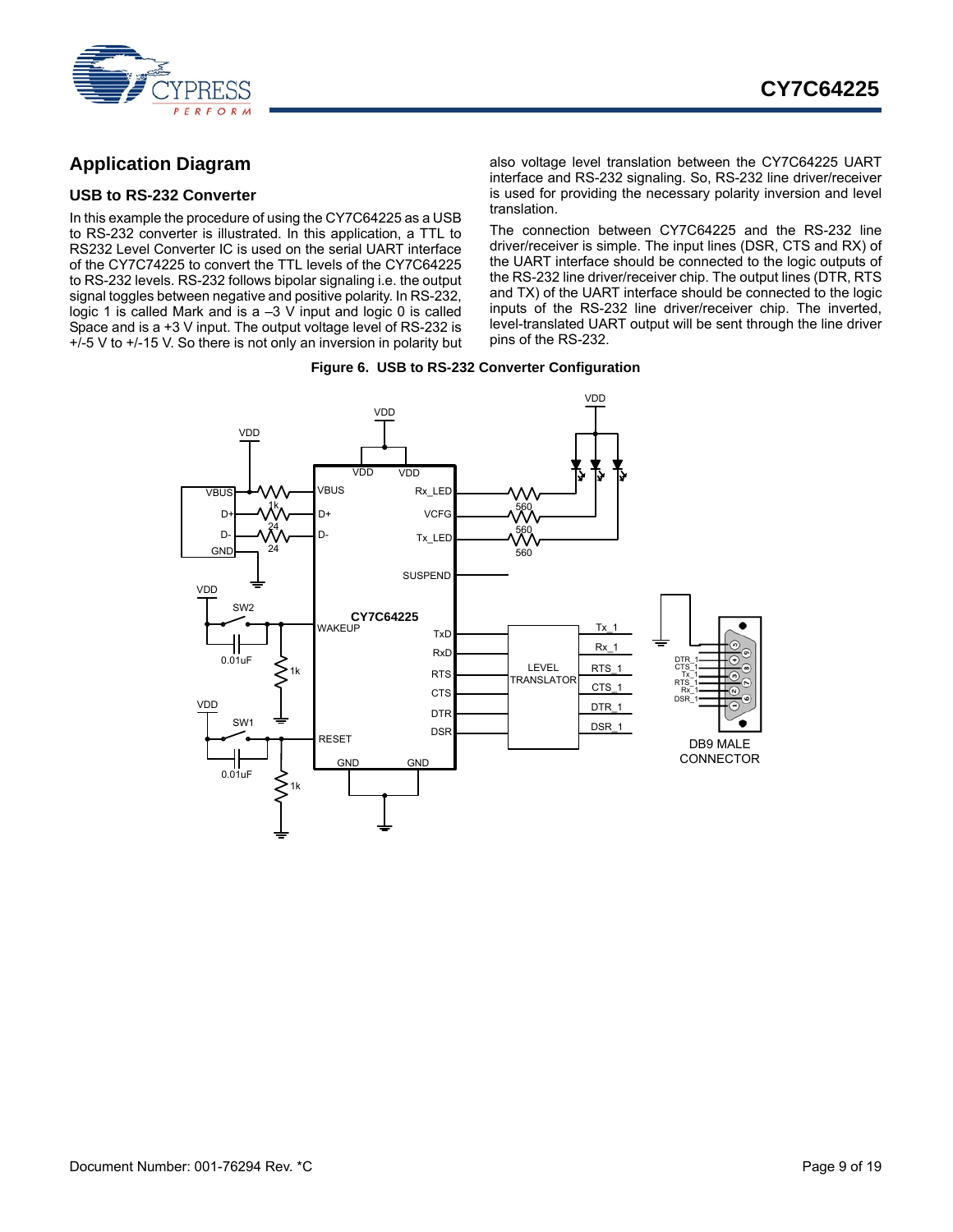

#### <span id="page-9-0"></span>**USB to UART cable with TTL level UART signals**

This example illustrates a USB to UART cable design with TTL Level UART Signals using CY7C64225. This design is based on bus powered configuration.



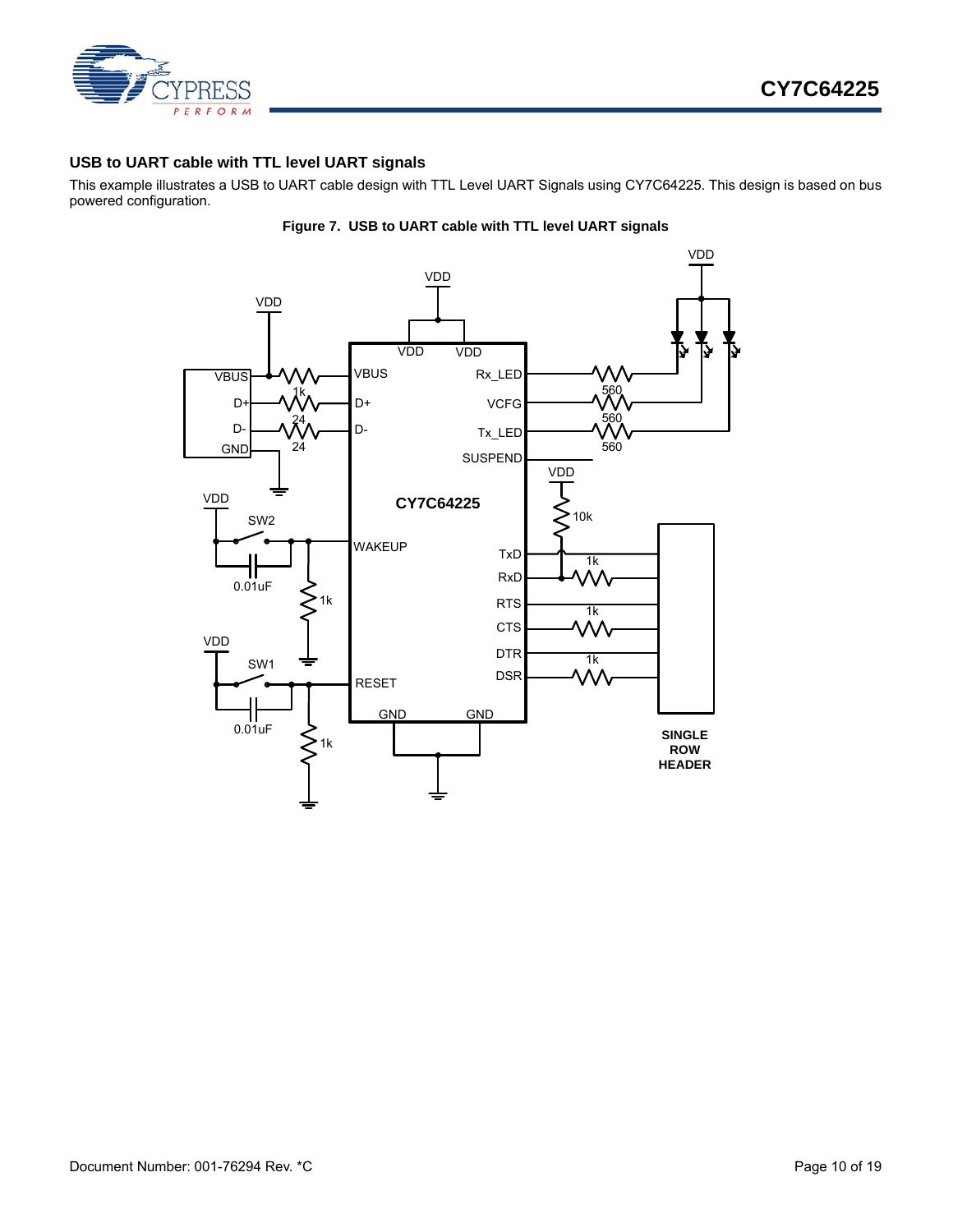

#### <span id="page-10-0"></span>**Interfacing CY7C64225 with Bus Powered Microcontroller**

<span id="page-10-1"></span>In this scenario both CY7C64225 and the microcontroller (MCU) are powered from VBUS. When the microcontroller and CY7C64225 controller are powered from different sources, 1K resistors are required on RXD and CTS lines of CY7C64225.

#### **Figure 8. Interfacing CY7C64225 with Bus Powered Microcontroller**

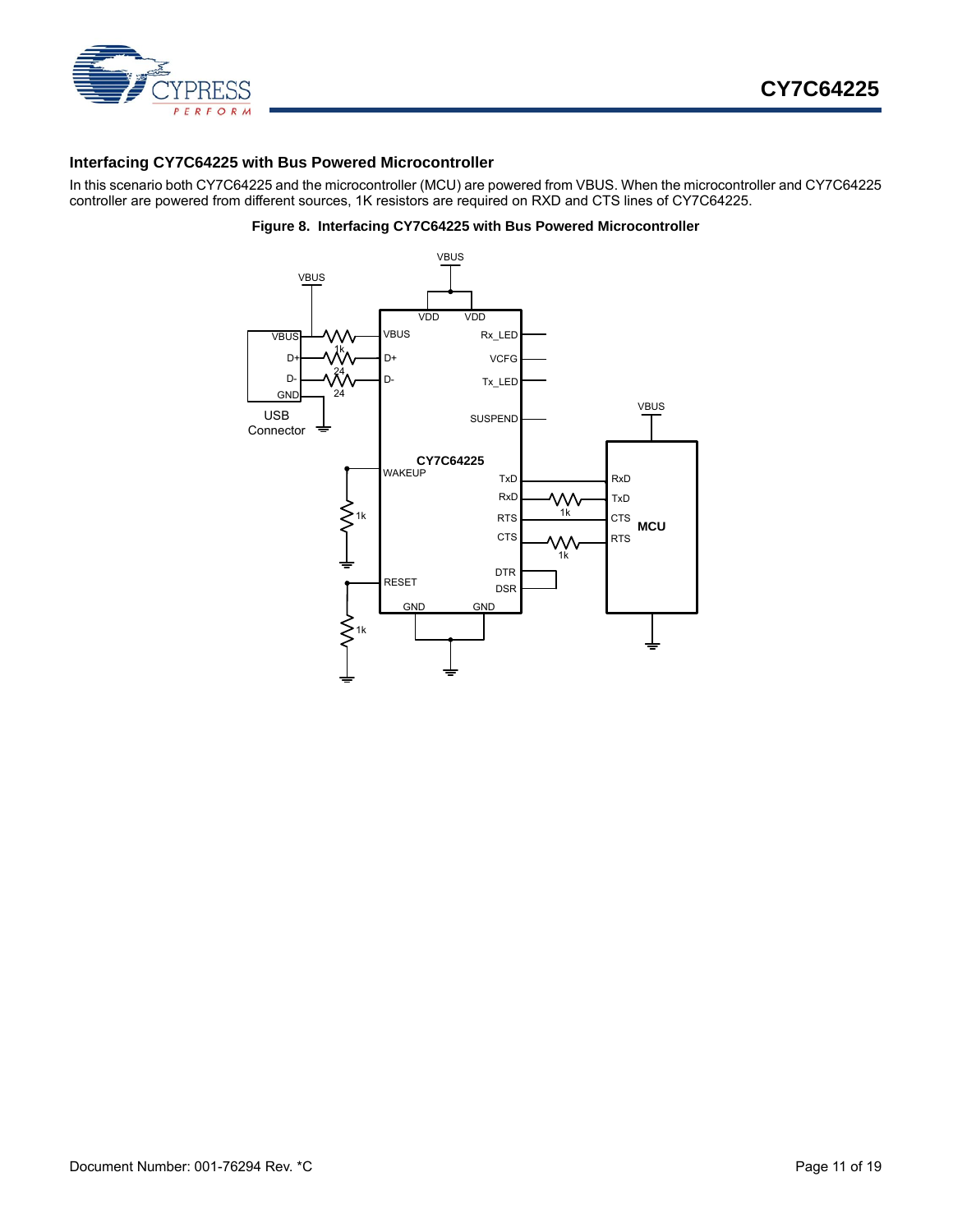

#### <span id="page-11-0"></span>**Interfacing CY7C64225 with Self Powered Microcontroller**

In this scenario CY7C64225 is powered from VBUS and the microcontroller is powered from an external supply.

If both CY7C64225 and the microcontroller (MCU) are operating at 3.3 V, connect a divider circuit to provide 3.3 V to VBUS pin of CY7C64225 from VBUS pin of USB port.

#### **Figure 9. Interfacing CY7C64225 with Self Powered Microcontroller**

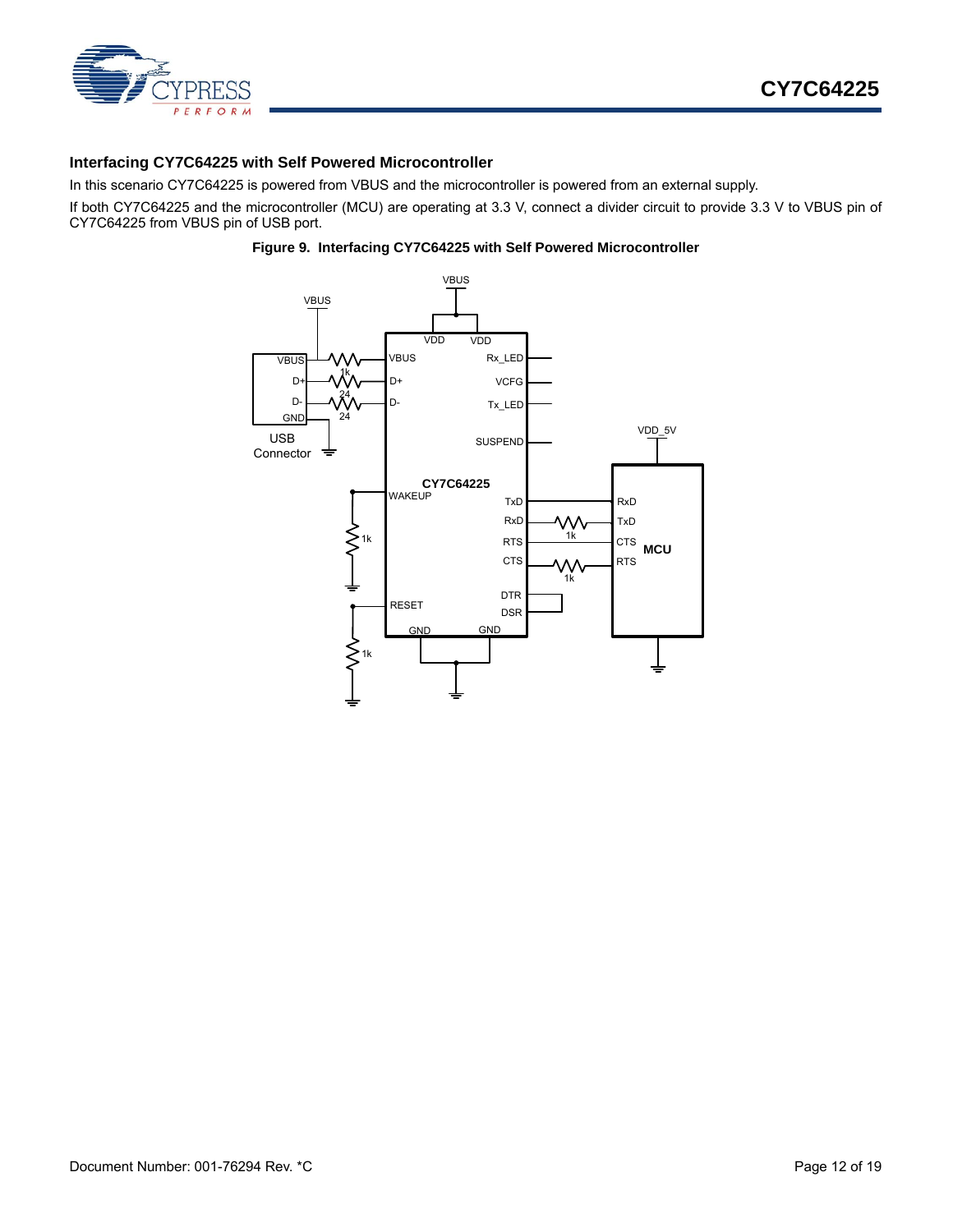

# <span id="page-12-0"></span>**Absolute Maximum Ratings**

#### <span id="page-12-2"></span>**Table 3. Absolute Maximum Ratings**

| <b>Parameter</b>       | <b>Description</b>                                 | <b>Min</b>              | <b>Typ</b> | <b>Max</b>              | <b>Unit</b>  | <b>Notes</b>                                                |
|------------------------|----------------------------------------------------|-------------------------|------------|-------------------------|--------------|-------------------------------------------------------------|
| T <sub>STG</sub>       | Storage temperature                                | $-55$                   |            | $+100$                  | $^{\circ}$ C | Higher storage temperatures<br>reduces data retention time. |
| <b>BAKETEMP</b>        | Bake temperature                                   |                         | 125        | See<br>package<br>label | $^{\circ}C$  |                                                             |
| <b>BAKETIME</b>        | Bake time                                          | See<br>package<br>label |            | 72                      | $Hours$ –    |                                                             |
| $T_A$                  | Ambient temperature with power<br>applied          | $\Omega$                |            | $+70$                   | $^{\circ}C$  |                                                             |
| V <sub>DD</sub>        | Supply voltage on $V_{DD}$ relative to<br>$V_{SS}$ | $-0.5$                  |            | $+6.0$                  | $\vee$       |                                                             |
| $V_{IO}$               | DC input voltage                                   | $V_{SS}$ – 0.5          |            | $V_{DD}$ + 0.5          | $\vee$       |                                                             |
| <b>I<sub>MIO</sub></b> | Maximum current into any port<br>pin               | $-25$                   |            | $+50$                   | mA           |                                                             |
| <b>ESD</b>             | Electrostatic discharge voltage                    |                         |            | 2000                    | V            | Human body model ESD.                                       |
| Flash <sub>ENPB</sub>  | Flash endurance (per block)                        | $50,000^{[1]}$          |            |                         | -            | Erase/write cycles per block.                               |
| Flash <sub>ENT</sub>   | Flash endurance (total) <sup>[2]</sup>             | 1,800,000               |            |                         | -            | Erase/write cycles.                                         |
| Flash <sub>DR</sub>    | Flash data retention                               | 10                      |            |                         | Years I–     |                                                             |

# <span id="page-12-1"></span>**Operating Temperature**

#### **Table 4. Operating Temperature**

| <b>Parameter</b> | <b>Description</b>                | Min | Typ | <b>Max</b> | Unit         | <b>Notes</b>                                                                                                                                                                                           |
|------------------|-----------------------------------|-----|-----|------------|--------------|--------------------------------------------------------------------------------------------------------------------------------------------------------------------------------------------------------|
| $T_{AC}$         | Commercial ambient<br>temperature |     |     | $+70$      | $^{\circ}$ C |                                                                                                                                                                                                        |
|                  | Junction temperature              | -40 |     | $+100$     | °C           | The l<br>from<br>temperature rise<br>ambient to junction is package<br>specific. See Thermal Impedance<br>on page 16. The user must limit<br>the power consumption to comply<br>with this requirement. |

**Notes**

2. The 50,000 cycle Flash endurance per block will only be guaranteed if the Flash is operating within one voltage range. Voltage ranges are 3.0 V to 3.6 V and 4.75 V to 5.25 V.

<sup>3.</sup> A maximum of 36 x 50,000 block endurance cycles is allowed. This may be balanced between operations on 36x1 blocks of 50,000 maximum cycles each, 36x2 blocks of 25,000 maximum cycles each, or 36x4 blocks of 12,500 maximum cycles each (to limit the total number of cycles to 36x50,000 and that no single block ever sees more than 50,000 cycles).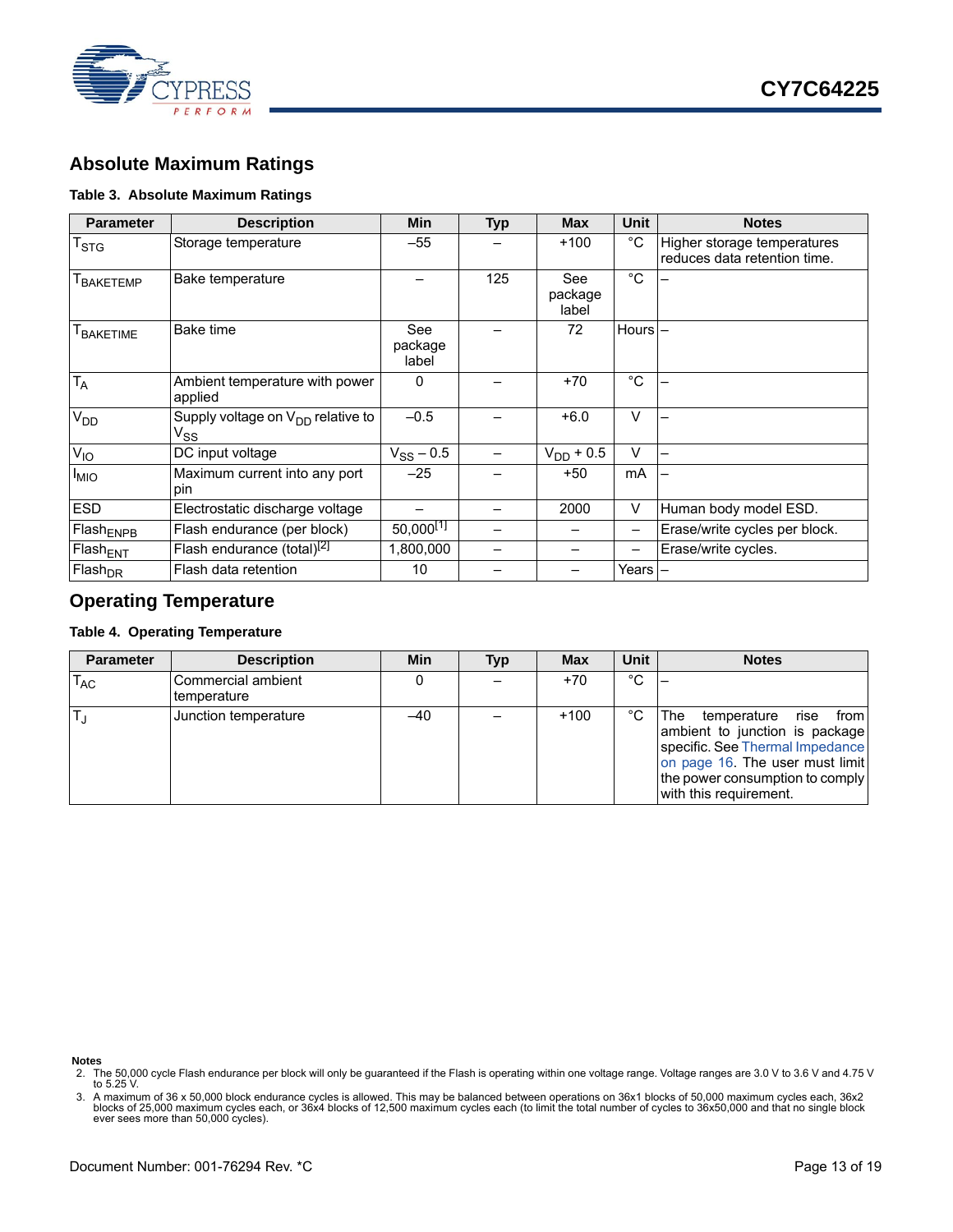

# <span id="page-13-0"></span>**DC Electrical Characteristics**

#### <span id="page-13-1"></span>**DC GPIO Specifications**

The following table lists guaranteed maximum and minimum specifications for the voltage and temperature ranges: 4.75 V to 5.25 V and 0 °C  $\leq$  T<sub>A</sub>  $\leq$  70 °C, or 3.15 V to 3.5 V and 0 °C  $\leq$  T<sub>A</sub>  $\leq$  70 °C, respectively. Typical parameters apply to 5 V and 3.3 V at 25 °C and are for design guidance only.

#### **Table 5. DC GPIO Specifications**

| <b>Parameter</b> | <b>Description</b>        | Min            | Typ | <b>Max</b> | Unit | <b>Notes</b>                                 |
|------------------|---------------------------|----------------|-----|------------|------|----------------------------------------------|
| $V_{OH}$         | High output level         | $V_{DD} - 1.0$ |     |            |      | $ I_{OH}$ = 10 mA, $V_{DD}$ = 4.75 to 5.25 V |
| $V_{OL}$         | Low output level          |                |     | 0.75       |      | $I_{OL}$ = 25 mA, $V_{DD}$ = 4.75 to 5.25 V  |
| $I_{OH}$         | High-level source current | 10             |     |            | mA   |                                              |
| $I_{OL}$         | Low-level sink current    | 25             |     |            | mA   |                                              |
| $V_{IL}$         | Input low level           |                |     | 0.8        |      | $V_{DD}$ = 3.15 to 5.25 V                    |
| $V_{\text{IH}}$  | Input high level          | 2.1            |     |            | V    | $V_{DD}$ = 3.15 to 5.25 V                    |

#### <span id="page-13-2"></span>**DC Full-Speed USB Specifications**

The following table lists guaranteed maximum and minimum specifications for the voltage and temperature ranges when the IMO is selected as system clock: 4.75 V to 5.25 V and 0 °C  $\leq$  T<sub>A</sub>  $\leq$  70 °C, or 3.15 V to 3.5 V and 0 °C  $\leq$  T<sub>A</sub>  $\leq$  70 °C, respectively. Typical parameters apply to 5 V and 3.3 V at 25  $^{\circ}$ C and are for design guidance only.

| <b>Fable 6. DC Full Speed (12 Mbps) USB Specifications</b> |                                         |            |            |            |             |                                                            |
|------------------------------------------------------------|-----------------------------------------|------------|------------|------------|-------------|------------------------------------------------------------|
| <b>Parameter</b>                                           | <b>Description</b>                      | <b>Min</b> | <b>Typ</b> | <b>Max</b> | <b>Unit</b> | <b>Notes</b>                                               |
| <b>USB Interface</b>                                       |                                         |            |            |            |             |                                                            |
| V <sub>DI</sub>                                            | Differential input sensitivity          | 0.2        |            |            | V           | $ (D+) - (D-) $                                            |
| $\rm V_{CM}$                                               | Differential input common mode<br>range | 0.8        |            | 2.5        | $\vee$      |                                                            |
| $\overline{V_{SE}}$                                        | Single-ended receiver threshold         | 0.8        |            | 2.0        | V           |                                                            |
| $C_{\mathsf{IN}}$                                          | Transceiver capacitance                 |            |            | 20         | pF          |                                                            |
| Ιю                                                         | High Z state data line leakage          | $-10$      |            | 10         | μA          | $0 V < V_{IN} < 3.3 V$ .                                   |
| $R_{\text{EXT}}$                                           | External USB series resistor            | 23         |            | 25         | Ω           | In series with each USB pin.                               |
| V <sub>UOH</sub>                                           | Static output high, driven              | 2.8        |            | 3.6        | v           | 15 k $\Omega$ ± 5% to ground. Internal<br>pull-up enabled. |
| V <sub>UOHI</sub>                                          | Static output high, idle                | 2.7        |            | 3.6        | V           | 15 k $\Omega$ ± 5% to ground. Internal<br>pull-up enabled. |
| V <sub>UOL</sub>                                           | Static output low                       |            |            | 0.3        | V           | 15 k $\Omega$ ± 5% to ground. Internal<br>pull-up enabled. |
| $Z_{\rm O}$                                                | USB driver output impedance             | 28         |            | 44         | Ω           | Including R <sub>EXT</sub> resistor.                       |
| $V_{CRS}$                                                  | D+/D- crossover voltage                 | 1.3        |            | 2.0        | V           |                                                            |
|                                                            |                                         |            |            |            |             |                                                            |

#### **Table 6. DC Full Speed (12 Mbps) USB Specifications**

#### <span id="page-13-3"></span>*DC Chip Level Specifications*

The following table lists guaranteed maximum and minimum specifications for the voltage and temperature ranges when the IMO is selected as system clock: 4.75 V to 5.25 V and 0 °C  $\leq$  T<sub>A</sub>  $\leq$  70 °C, or 3.15 V to 3.5 V and 0 °C  $\leq$  T<sub>A</sub>  $\leq$  70 °C, respectively. Typical parameters apply to 5 V and 3.3 V at 25  $^{\circ}$ C and are for design guidance only.

#### **Table 7. DC Chip-Level Specifications**

| <b>Parameter</b>   | <b>Description</b>                        | Min | Typ | Max  | <b>Unit</b> | <b>Notes</b>                                                               |
|--------------------|-------------------------------------------|-----|-----|------|-------------|----------------------------------------------------------------------------|
| $V_{DD}$           | Supply voltage                            | 3.0 | —   | 5.25 |             | USB hardware is not functional when $V_{DD}$<br>is between 3.5 V to 4.35 V |
| <b>IDD5</b>        | Supply current                            |     | 14  | 27   | mA          | Conditions are $V_{DD}$ = 5.0 V, T <sub>A</sub> = 25 °C                    |
| I <sub>DD3</sub>   | Supply current                            |     | 8   | 14   | mA          | Conditions are $V_{DD}$ = 3.3 V, T <sub>A</sub> = 25 °C                    |
| $I_{SB}$           | Sleep (mode) current                      |     | 3   | 6.5  | μ $A$       | $V_{DD}$ = 3.3 V, 0 $\overline{C} \leq T_A \leq 55$ $\overline{C}$         |
| <sup>I</sup> SBH   | Sleep (mode) current at high temperature. |     | 4   | 25   | μA          | $V_{DD}$ = 3.3 V, 55 °C < T <sub>A</sub> $\leq$ 70 °C                      |
| I <sub>susp1</sub> | <b>USB</b> suspend current                |     | 225 | 285  | μA          | For 5 V operating voltage range                                            |
| I <sub>susp2</sub> | <b>USB</b> suspend current                |     | 208 | 260  | μA          | For 3.3 V operating voltage range                                          |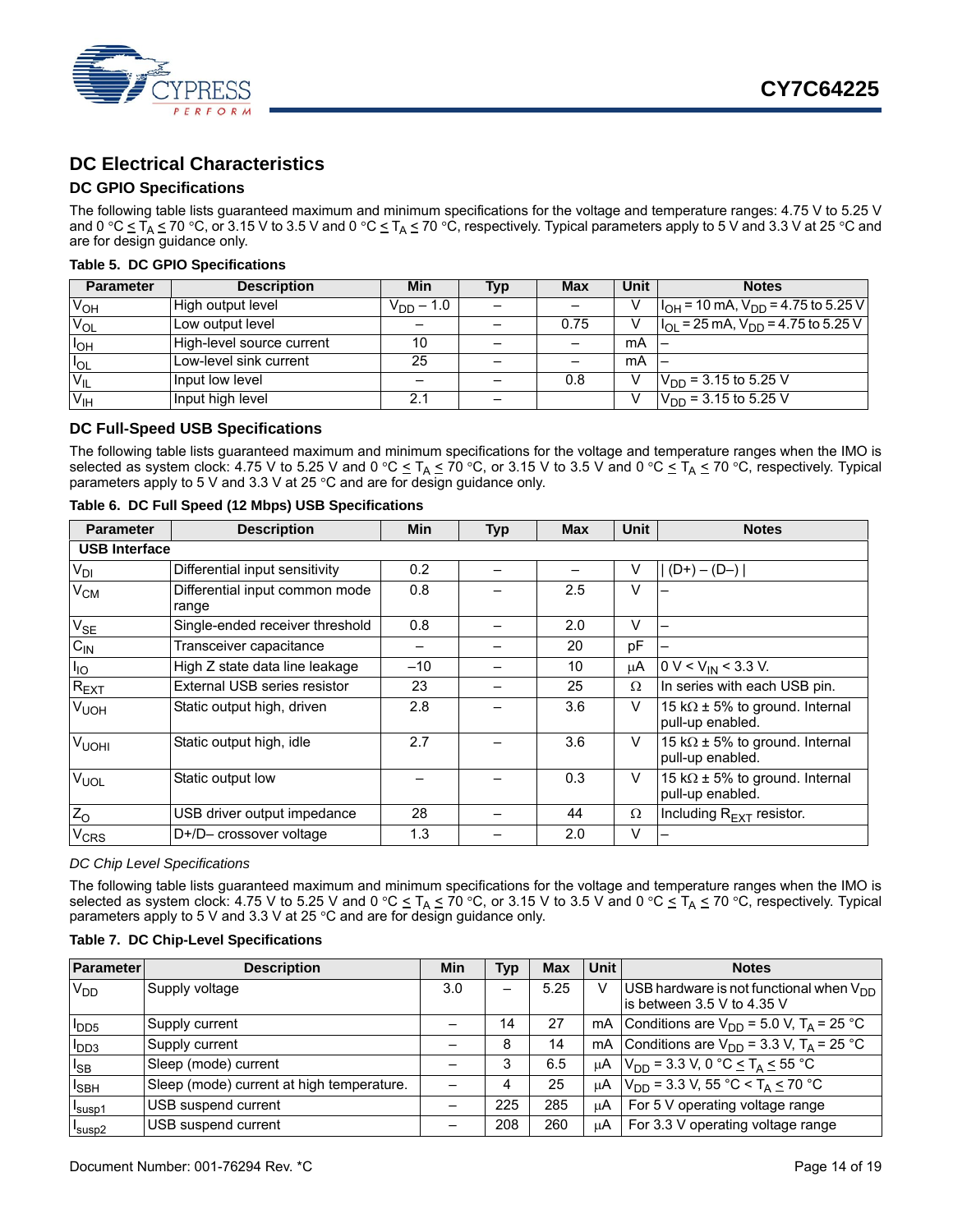

# <span id="page-14-0"></span>**Ordering Information**

| <b>Package</b>              | <b>Ordering Code</b> | Temperature Range |
|-----------------------------|----------------------|-------------------|
| 28-pin SSOP                 | ICY7C64225-28PVXC    | 0 °C to 70 °C     |
| 28-pin SSOP (Tape and Reel) | ICY7C64225-28PVXCT   | 0 °C to 70 °C     |

#### <span id="page-14-1"></span>**Ordering Code Definitions**

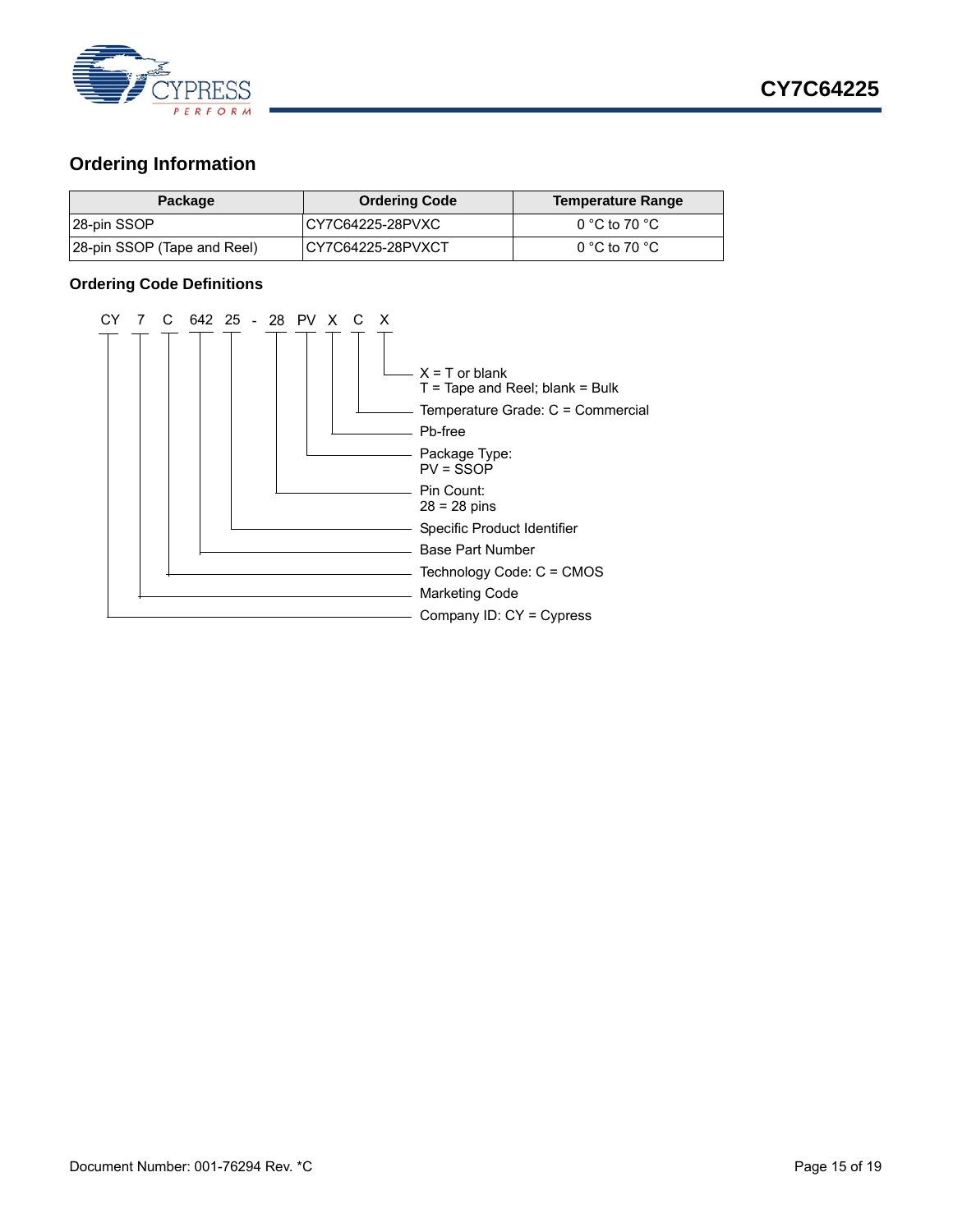

# <span id="page-15-0"></span>**Packaging Information**

This section illustrates the package specification for the CY7C64225, along with the thermal impedance for the package.

#### <span id="page-15-1"></span>**Package Diagrams**



**Figure 10. 28-pin SSOP (210 Mils) O28.21 Package Outline, 51-85079**

 $\frac{1.65}{1.85}$  $\overline{1}$  $\frac{5.00}{5.60}$ .ٰ ⊵ n٠  $0.22$ 1.25 REF  $-\frac{0.55}{0.95}$ 

51-85079 \*E

#### <span id="page-15-2"></span>**Thermal Impedance**

 $\boxed{\bigtriangleup}$  0.10

#### **Table 8. Thermal Impedance for the Package**

| Package     | Typical $\theta_{JA}$ |
|-------------|-----------------------|
| 28-pin SSOP | 96 °C/W               |

 $\frac{0.05}{0.21}$ 

**Note** Assumes 2-layer PCB

#### <span id="page-15-3"></span>**Solder Reflow Peak Temperature**

Following is the minimum solder reflow peak temperature to achieve good solderability.

#### **Table 9. Solder Reflow Peak Temperature**

| <b>Package</b> | <b>Maximum Peak Temperature</b> | Time at Maximum Peak Temperature |
|----------------|---------------------------------|----------------------------------|
| 28-pin SSOP    | 260 °C                          | 20 s                             |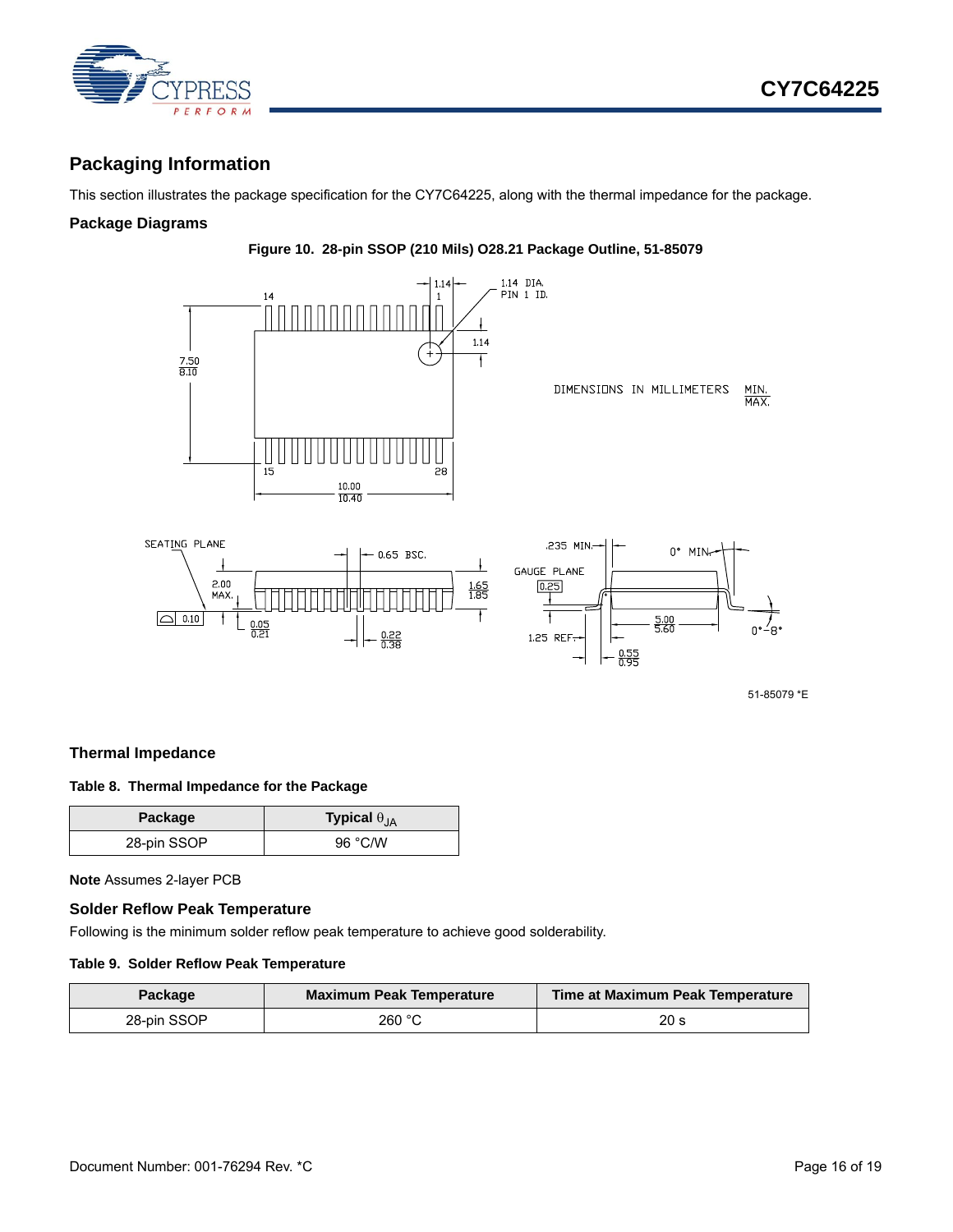

# <span id="page-16-0"></span>**Acronyms**

The following table lists the acronyms used in this document.

| Acronym     | <b>Description</b>                            |  |  |
|-------------|-----------------------------------------------|--|--|
| DC          | direct current                                |  |  |
| <b>GPIO</b> | general purpose input/output                  |  |  |
| I/O         | input/output                                  |  |  |
| I FD        | light emitting diode                          |  |  |
| PC          | personal computer                             |  |  |
| <b>SSOP</b> | shrink small outline package                  |  |  |
| <b>UART</b> | universal asynchronous receiver / transmitter |  |  |
| <b>USB</b>  | universal serial bus                          |  |  |

# <span id="page-16-1"></span>**Reference Documents**

USB 2.0 Specification

# <span id="page-16-2"></span>**Document Conventions**

### <span id="page-16-3"></span>**Units of Measure**

| <b>Symbol</b> | <b>Unit of Measure</b> |  |  |
|---------------|------------------------|--|--|
| $^{\circ}C$   | degree Celsius         |  |  |
| $k\Omega$     | kilohm                 |  |  |
| μA            | microampere            |  |  |
| mA            | milliampere            |  |  |
| Ω             | ohm                    |  |  |
| $\frac{0}{0}$ | percent                |  |  |
| s             | second                 |  |  |
| V             | volt                   |  |  |
| W             | watt                   |  |  |

# <span id="page-16-4"></span>**Glossary**

| Asynchronous | A signal whose data is acknowledged or acted upon immediately, irrespective of any clock signal.                                                                                                                                                                                                |
|--------------|-------------------------------------------------------------------------------------------------------------------------------------------------------------------------------------------------------------------------------------------------------------------------------------------------|
| Buffer       | 1. A storage area for data that is used to compensate for a speed difference, when transferring data from one<br>device to another. Usually refers to an area reserved for I/O operations, into which data is read, or from which<br>data is written.                                           |
|              | 2. A portion of memory set aside to store data, often before it is sent to an external device or as it is received<br>from an external device.                                                                                                                                                  |
|              | 3. An amplifier used to lower the output impedance of a system.                                                                                                                                                                                                                                 |
| Flash        | Flash is a type of non-volatile memory used to store small amounts of data that must be saved when power is<br>removed.                                                                                                                                                                         |
| Reset        | An active high signal that is driven into the device. It causes all operations of the CPU to stop and return to a<br>pre-defined state.                                                                                                                                                         |
| $V_{DD}$     | A name for a power net meaning "voltage drain" The most positive power supply signal. Usually 5 V or 3.3 V.                                                                                                                                                                                     |
| $V_{SS}$     | A name for a power net meaning "voltage source" The most negative power supply signal.                                                                                                                                                                                                          |
|              | Virtual COM Port A USB virtual COM port is a software interface that enables applications to access a USB device as if it were a<br>built-in serial port. Many USB virtual COM-port devices function as bridges that convert between USB and RS-232<br>or other asynchronous serial interfaces. |
| <b>UART</b>  | A UART or universal asynchronous receiver-transmitter translates between parallel bits of data and serial bits.                                                                                                                                                                                 |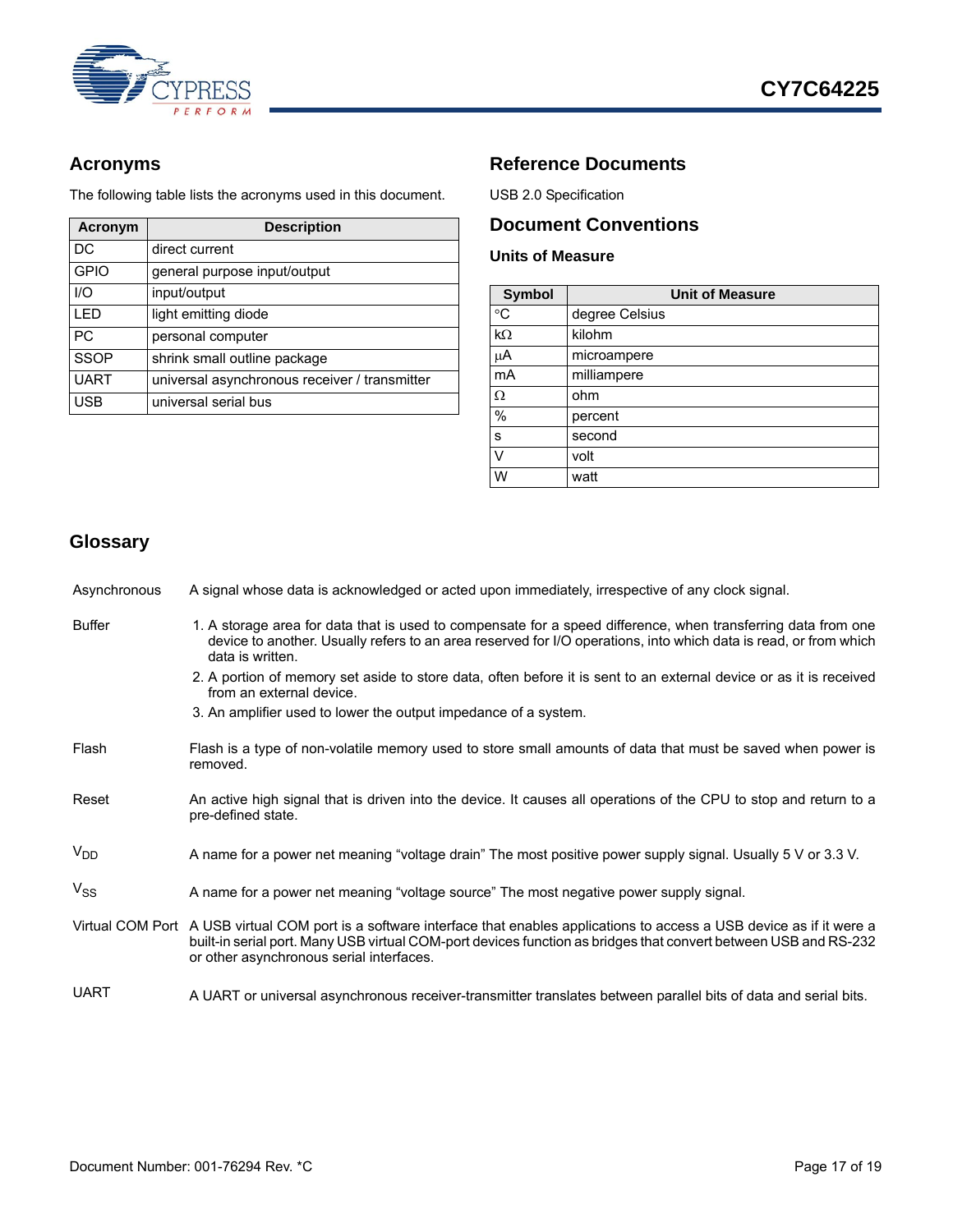



# <span id="page-17-0"></span>**Document History Page**

| Document Title: CY7C64225, USB-to-UART Bridge Controller<br>Document Number: 001-76294 |                |                           |                      |                                                                                                                                                                                                                                                                                                                                                                                                                                                                                                                                                                                                                                                                                                                                                                                                                                                                                                                                                                                                            |
|----------------------------------------------------------------------------------------|----------------|---------------------------|----------------------|------------------------------------------------------------------------------------------------------------------------------------------------------------------------------------------------------------------------------------------------------------------------------------------------------------------------------------------------------------------------------------------------------------------------------------------------------------------------------------------------------------------------------------------------------------------------------------------------------------------------------------------------------------------------------------------------------------------------------------------------------------------------------------------------------------------------------------------------------------------------------------------------------------------------------------------------------------------------------------------------------------|
| Rev.                                                                                   | <b>ECN No.</b> | <b>Submission</b><br>Date | Orig. of<br>Change   | <b>Description of Change</b>                                                                                                                                                                                                                                                                                                                                                                                                                                                                                                                                                                                                                                                                                                                                                                                                                                                                                                                                                                               |
| $***$                                                                                  | 3533464        | 02/23/2012                | <b>HBM</b>           | New data sheet.                                                                                                                                                                                                                                                                                                                                                                                                                                                                                                                                                                                                                                                                                                                                                                                                                                                                                                                                                                                            |
| $\star$ A                                                                              | 3571321        | 05/15/2012                | AASI                 | Added Application Circuit Diagrams.<br>Minor content edits to add clarity.<br>Updated DC Chip Level Specifications and Table 6.                                                                                                                                                                                                                                                                                                                                                                                                                                                                                                                                                                                                                                                                                                                                                                                                                                                                            |
| $*_{\mathsf{B}}$                                                                       | 3931390        | 03/13/2013                | DTNK/<br><b>NIKL</b> | <b>Updated Features.</b><br>Updated Figure 1 (CY7C64225 Block Diagram).<br>Updated Functional Overview (Updated Introduction).<br>Renamed "Operational Details" as Functional Description and updated the<br>same section, also added sub-sections namely USB Interface, UART<br>Controller, Regulator, Oscillator, Flash.<br>Updated Configurations (Updated Table 1).<br>Renamed "Driver" as Software and Driver Support and updated the same<br>section.<br>Updated Application Circuits (Updated Bus Powered Design (Updated<br>Figure 3), updated Bus Powered Design using External Regulator (Updated<br>Figure 4), updated Self Powered Design (Updated description and Figure 5)).<br>Updated Application Diagram (Updated Figure 6 and added sub-sections<br>namely USB to UART cable with TTL level UART signals, Interfacing<br>CY7C64225 with Bus Powered Microcontroller, Interfacing CY7C64225 with<br>Self Powered Microcontroller).<br>Updated Absolute Maximum Ratings (Updated Table 3). |
|                                                                                        |                |                           |                      | Replaced EEPROM with Flash in all instances across the document.                                                                                                                                                                                                                                                                                                                                                                                                                                                                                                                                                                                                                                                                                                                                                                                                                                                                                                                                           |
| $^{\ast}$ C                                                                            | 3979386        | 04/23/2013                | <b>NIKL</b>          | Updated Functional Description (Updated UART Controller (Updated UART<br>Flow Control (Provided cross reference link to Figure 8))).                                                                                                                                                                                                                                                                                                                                                                                                                                                                                                                                                                                                                                                                                                                                                                                                                                                                       |